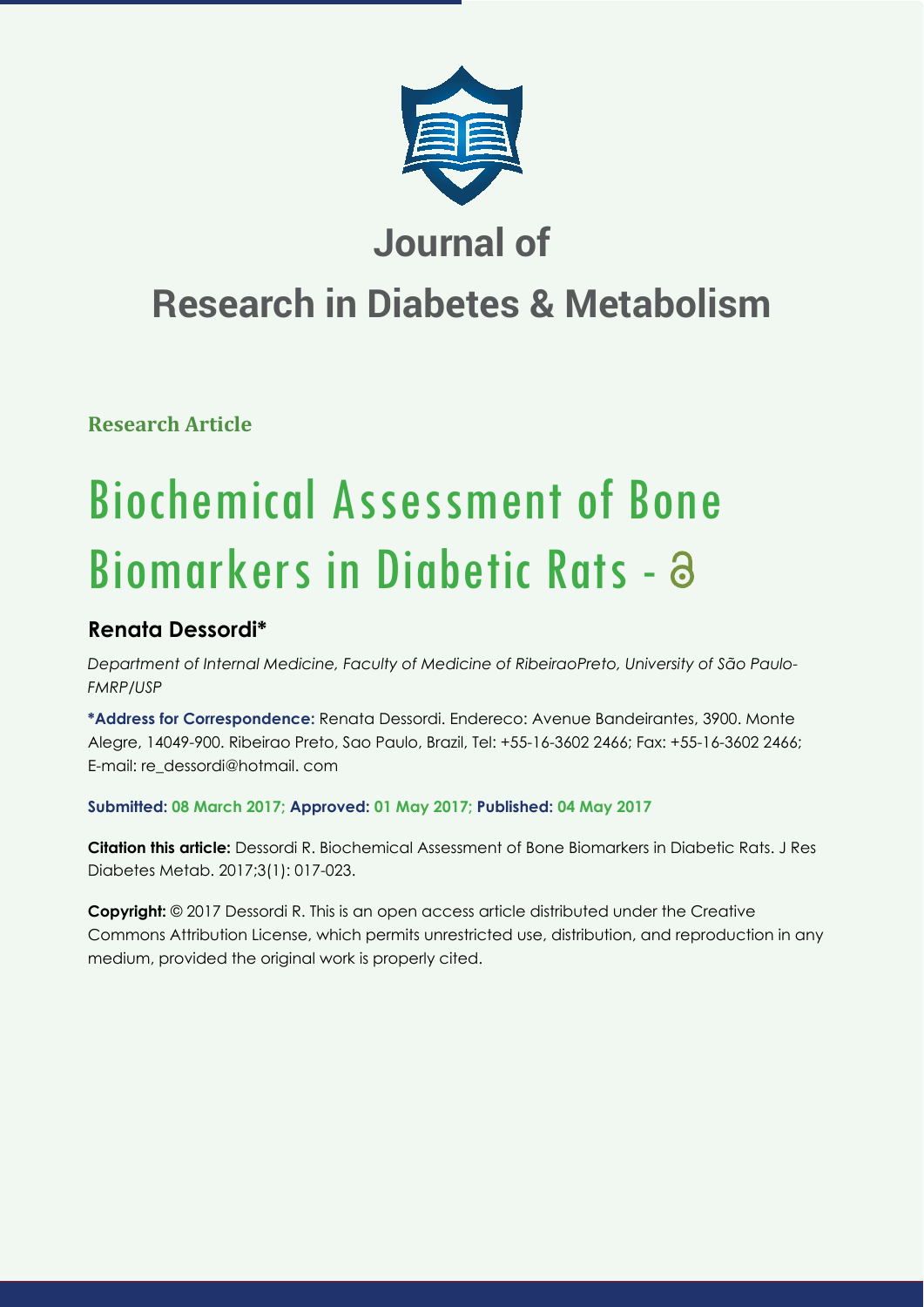# **ABSTRACT**

Diabetes Mellitus is a chronic disease characterized by a disorder of the metabolism of carbohydrates, lipids, and protein. Studies have shown that this illness deregulate the activity of osteoblasts that play a role in osteoporosis. Thus the objective this study was to evaluate the influence of diet supplemented with calcium, phosphorus, vitamin E and zinc in bone metabolism related biochemical parameters for 30 days. We evaluate the possible bone changes during the development of complications generated by diabetes for histological analysis and biochemical parameters, bone alkaline phosphatase, tartrate resistant acid phosphatase, total calcium, ionized calcium and phosphorus in the serum of diabetic rats. The study consisted of 30 animals divided into groups, being a diabetic group fed with rations without supplementation (DN; n = 10), another group fed with ration supplemented (DS; n = 10), and a third made up of control animals (CN; n = 10). From the analysis, it observed that there was no significant difference in phosphorus concentrations, total calcium, ionized calcium and magnesium in the serum of animals for all groups (*p* > 0.05). The alkaline phosphatase enzyme showed significantly higher levels for DN (390 U/I) and DS (592 U/I) animals compared with the CN group ( $p = 0.001$ ). There was no significant difference in the enzyme tartrate-resistant acid phosphatase enzyme tartrate-resistant acid phosphatase for all groups (*p* = 2,41). The histological analysis showed that was not observed significant changes microscopically for the period of 5 days, and regarding the period of 30 days. Thus, the results suggest that supplementation with minerals in combination with vitamin E has not been able to improve the biochemical profile related to bone health and was not sufficient to preserve the integrity of the hematopoietic tissue.

**Keywords:** Diabetes; Supplementation; Bone Metabolism

### **ABBREVIATIONS AND ACRONYMS**

DN: Diabetic Animal Non-supplemented, CN: Control Animal, DS: Diabetic Animals Supplemented, DM: Diabetes Mellitus, AIN: American Institute of Nutrition, FAO: Bone Alkaline Phosphatase, TRAP: Tartrate Resistant Acid Phosphatase

#### **INTRODUCTION**

The role of nutrition in bone tissue development has been the focus of many studies to investigate the dietary components necessary for the proper maintenance of bone functions, as well as its proper development. The nutrients such as calcium, phosphorus, magnesium, vitamin D, fluoride, zinc, copper and boron are known to promote normal development of bone functions, improving the gain mass and strength throughout the development. Inadequate consumption of these nutrients or changes in your metabolism, increase their excretion, absorption losses due to the presence of disease, can lead impaired on bone structure and consequently the development of bone-related diseases like osteoporosis [1].

Osteoporosis is a systemic skeletal disease characterized by an increase in susceptibility to fractures. Most cases associated with post menopause or aging, but this disease can also develop as a result of any pathological situation [2]. Osteoporosis is most prevalent in postmenopausal women than in men, and approximately 200 million people around the world feature this disease.

Diabetes Mellitus (DM) is an example of a disease that can lead to the development of osteoporosis [3]. It characterized by a breakdown in the metabolism of carbohydrates, proteins and lipids, the high incidence and prevalence in the population, translating into a challenge for health systems [4].

The DM can negatively affect various parts of the body, such as the bones, muscles, retina, kidneys and the cardiovascular system. The effects of this disease in the bone cells are very complex, and several studies are currently being conducted to try to exploit the exact mechanisms through which the DM induces osteoporosis and consequently the increase in the index of bone fractures [5].

Hyperglycemia, a condition that involves various complications of diabetes, negatively regulates the proper operation of osteoblastic cells responsible for bone formation and positively controls the activity of osteoclastic cells that related to bone resorption. This condition

that would facilitate the development process of osteoporosis and moreover can still cause dysfunction and failure of various organs [6-8].

The main effect in the pathogenesis of bone abnormalities in insulin deficiency is related to the bone formation. In experimental models of type 1, DM was found a decrease in the number of osteoblasts in bone remodeling, accompanied by a reduction in mineral content [6,9].

Diabetic patients are likely to have reduced levels of minerals that play important roles in bone metabolism, and moreover, due to complications caused by hyperglycemia can suffer a loss of bone health. Calcium and phosphorus are the primary components of bone and related to the maintenance of bone health. A suitable concentration of calcium and phosphorous is necessary to maintain skeletal integrity in humans and animals. A low intake of calcium is the most important nutritional factors involving osteoporosis and phosphorus are a regulator of bone formation and resorption inhibitor [10,11]. Zinc and magnesium are minerals that directly related to bone health being essential in the mineralization and bone formation and maintenance of normal parathyroid gland function and metabolism of vitamin D, respectively. Vitamin E performs better influences on the quality of bone health in older animals, because it is a potent biological antioxidant, protect against bone loss [12].

Thus, supplementation with essential nutrients for bone metabolisms such as calcium, phosphorus, magnesium, zinc and vitamin E may be an important factor in preserving the bone mass, suggesting have a nutritional and pharmacological function in the prevention and adjunct treatment of diabetic osteoporosis. Based on the importance that the nutrients discussed exercise on bone health, this study aimed to evaluate the influence of diet supplemented with calcium, phosphorus, vitamin E and zinc in bone metabolism related biochemical parameters.

# **MATERIALS AND METHODS**

#### **Animals**

Male Wistar rats, weighing between 200-220 g, kept in Animal testing lab at the University of Ribeirao Preto (UNAERP), received water ad libitum and 20 g of feed unsupplemented or 20 g dietary supplementation manufactured with 250% of calcium and phosphate, twenty times of vitamin E and 150 mg of zinc per kg feed, for a period of 30 days [12].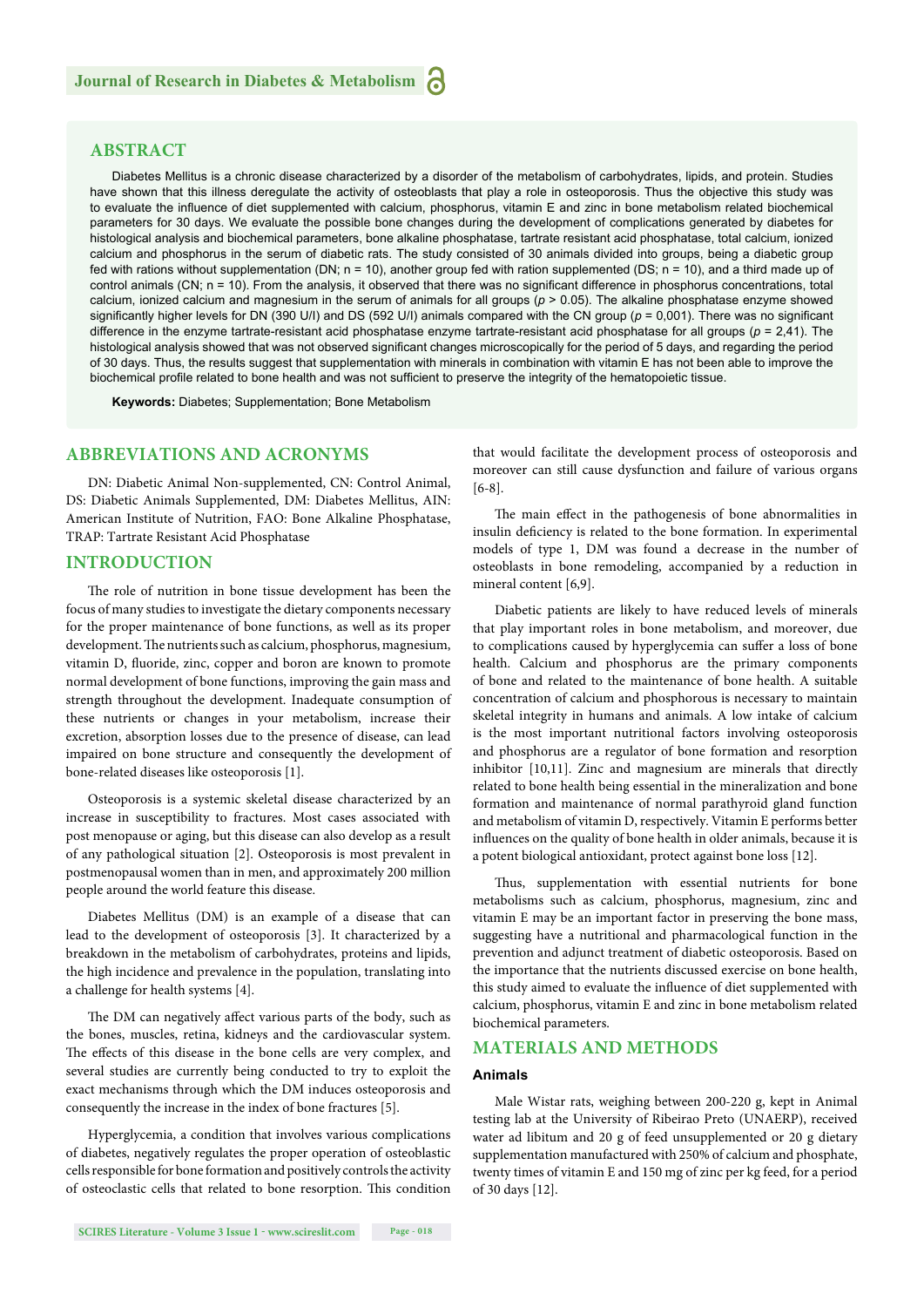Animals were divided into three groups: a group of control animals fed with rations not supplemented (CN,  $n = 10$ ) and two groups of experimental diabetic animals, one group received rations supplemented (DS,  $n = 10$ ) and the other group received no rations supplemented (DN,  $n = 10$ ), (Figure 1). The animals used in the study were 8 weeks old and during the experiment ten animals not survive.

The animals treated and followed according to the recommendations of the Commission on Ethics in the use of Animals, according to the precepts of the law 11.794/2008 Resolution n° 879/2008. The project approved by the Committee of ethical conduct in research Animal of UNAERP, registered under number 066/09.

Waste generated during procedures were discarded according to recommendations of ANVISA (RDC 306/2004), being the material forwarded to autoclaving and subsequently packaged in milky white bag with two-thirds of its capacity, identified with the inscription "anatomical parts of animals" and sent to final disposal.

#### **Experiment**

After fasting not water, ad libitum, for approximately 24 hours the animals received via the penile vein, streptozotocin (Sigma<sup>®</sup>) dissolved in sodium citrate tampon 0.01 M, pH 4.5, at a ratio of 40 mg/ kg.

The tenth day after the induction was considered day zero, this period being necessary for the installation of chronic experimental diabetes. We´re found to be experimental diabetic animals who have blood glucose levels equal to or greater than 250 mg/ dl, associated with polyphagia, polydipsia and weight loss. The selected animals were housed in metabolic cages and the feed offered was weighed daily, a total of 20g of feed for each animal. The evaluation of the amount of supplement per day was performed according to AIN-93 [13].

Diabetics and control animals treated with special diets balanced and formulated in the laboratory following the rules established by the American Institute of Nutrition (AIN) in 1993, specifically for rodents maintenance [13].

The formulations developed as ingredients: cornflour, casein, soybean oil, salt mixture, vitamin mixture, choline and supplements: calcium, phosphorus, vitamin E and zinc. The feed components purchased from the supplier Rhoster' Commerce and Industry Ltd a/SP.

Only one of the formulations supplemented with 250% calcium and phosphorus, plus 20 times of vitamin E and 150 mg of zinc per kg of feed. Table 1 shows the formulation of the supplemented and non-supplemented feed ration.

Throughout the trial was held a biweekly monitoring of blood glucose levels and the body weight evolution of controls and diabetic animals. Blood glucose measured through blood glucose Monitor ADVANTAGE-BOEHRINGER MANNHEIM', wherein 40 seconds is determined the level of glucose in mg/ dl and the weight on the scale Filizola<sup>®</sup> Star precision of 0,5g.

After the experimental period of 30 days, the animals were allowed in non-fasting water ad libtum between ten and twelve hours. After this period the animal was anesthetized by peritoneal route with Ketamine Agener 10% - Agener Union (0.1 ml / 0.1 kg / animal weight) more Dopaser - Realpet (0.05 mL / 0.1 kg / animal weight) and subjected to a laparotomy to collect approximately 4 mL of blood through the vein. The sample collected in a tube containing



supplemented and supplemented ration. Diabetic animals (DN and DS) and control (CN).

**Table 1:** Composition of the normal diet and supplemented with 250% of calcium and phosphate, vitamin E and 20 times 150 mg zinc.

| Ingredients        | Normal Diet (%)  | <b>Supplemented Diet (%)</b> |
|--------------------|------------------|------------------------------|
| Corn flour         | 63.15            | 63,15                        |
| Casein             | 20,00            | 20,00                        |
| Soybean oil        | 8,00             | 8,00                         |
| Salt mixture       | 3,50             | 3,50                         |
| Vitamin mixture    | 1,00             | 1,00                         |
| Choline            | 0,20             | 0.20                         |
| CaCO <sub>3</sub>  | ---              | 0,187                        |
| KH <sub>2</sub> PO |                  | 0,196                        |
| Vitamin E          |                  | 0,285                        |
| <b>Zinc</b>        |                  | 0.0218                       |
| Total              | 100 <sub>q</sub> | 100 <sub>g</sub>             |

anticoagulant and centrifuged in a centrifuge Otma/ Presvac (RVT Model DCS-16, Brazil, 1996) at 2,500 rpm for ten minutes. The serum obtained used for the realization of biochemical measurements from which was determined the levels of phosphate, calcium, alkaline phosphatase and tartrate-resistant acid phosphatase. All measurements performed to ensure reproducibility of the results in triplicate.

#### **Dosages of phosphorus and calcium**

Determination of phosphorus concentration was conducted in serum samples from control and experimental groups of diabetic animals a volume of 10  $\mu$ L. The method based on the reaction of phosphate present in the sample with the molybdate in an acid medium, with formation of the phosphomolybdate complex measured by spectrophotometry by reading the absorbance at 340 nm, RA50 in a biochemical analyzer (Bayer Diagnostics, Ireland, 1998). The white reaction was 1 ml of the reagent solution and as standard mixing 1 ml of the reagent solution and 10  $\pi$ L of a phosphate standard solution at 5 mg/ dL  $[14,15]$ . The phosphate concentration in mg/dL obtained from the ratio of sample absorbance and standard multiplied by ten. The method for calcium measurement based on the reaction of the calcium present in the sample with arsenazo III, with the formation of a colored compound, is measured spectrophotometrically by reading the absorbance at 650 nm, RA50 in a biochemical analyzer (Bayer Diagnostics Ireland, 1998). ). The white reaction was 1 ml of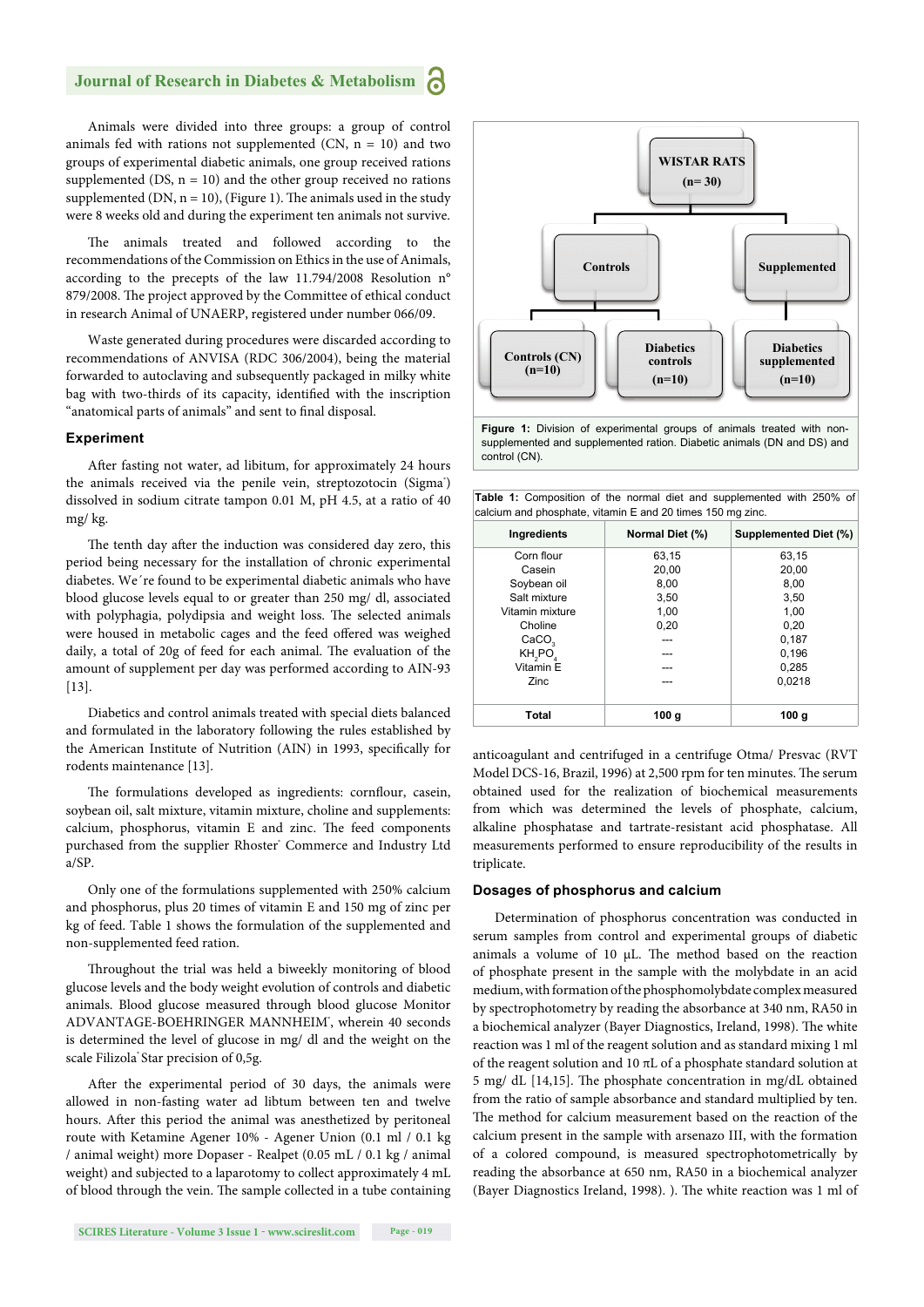the reagent solution, and as a standard and the mixture 1.0 ml of the reagent solution and 10 μL standard calcium solutions at 10 mg/ dl [16]. Calcium concentration in mg/ dl obtained from the ratio of sample absorbance and standard multiplied by ten.

#### **Determination of enzyme activity**

Bone alkaline phosphatase (FAO) present in the sample in an alkaline catalyzed transfer of the phosphate group to the 4-nitrophenyl 2-amino-2-methyl-1-propanol (AMP), releasing 4-nitrophenol. The catalyst concentration was determined from the rate of formation of 4-nitrophenol, whereas that the initial absorbance was determined at 650 nm using a biochemical analyzer RA50 (Bayer Diagnostics, Ireland, 1998). The reaction occurred after mixing 1 ml of the reagent solution containing 0.35 mol / L 2-amino-2-methyl-1-propanol, 2 mmol / L magnesium acetate, 1 mmol / L, zinc sulfate, 2mmol/L N-hydroxyethyl ethylenediamine triacetic acid, pH 10.4, 12 mmol / L 4-Nitrofenildphosphate and 20 μL of the sample, followed by agitation and insertion into a stirred and thermostatted cuvette port at 37°C. The initial absorbance was determined at 650 nm one Biochemical Analyzer RA50 (Bayer Diagnostics, Ireland, 1998), being simultaneously triggered the stopwatch and made new readings every minute for three minutes. One unit of enzyme defined as the amount of alkaline phosphatase which hydrolyses 1.0 mmol of 4-nitrophenyl phosphate per minute at 37° C.

 For the determination of the enzyme tartrate resistant acid phosphatase it was added to the corresponding volume 200 μL of serum which was incubated at 37°C for 30 min with 0.8 ml p-nitrophenyl phosphate substrate (35 mg p-nitrophenylphosphate, cyclohexylamine salt). Four drops of pH 4.8 buffer / Tartaric Acid (0.25 M trisodium citrate /0.4 M tartaric acid, pH 4.8) added for the determination of acid phosphatase not inhibited by Tartaric Acid [18]. After the incubation period it was added to each tube, 5 ml of sodium hydroxide 0.1 M. The absorbance was read at a wavelength of 410 nm, RA50 in a biochemical analyzer (Bayer Diagnostics, Ireland, 1998). The phosphatase activity is proportional to the amount of p-nitrophenol newly formed. The white reaction was 0.8 ml p-nitrophenyl phosphate substrate (35 mg p-nitrophenylphosphate, cyclohexylamine salt) and 4 drops of pH 4.8 tampon solution (0.25 M trisodium citrate, pH 4.8) incubation at 37°C for thirty minutes, adding 5 ml of Sodium Hydroxide 0.1 M posteriorly.

#### **Histological analysis of the femur**

The left femur of control and experimental diabetic animals was extracted, and after free of all adherent soft tissue, was immersed immediately in 10% buffered formalin fixing solution, for a minimum period of 48 hours. After fixation, decalcification was performed through a 10% trichloroacetic solution for 24 hours. The specimens were then washed with tap water to remove acidic wastes and placed in a 4% sodium sulfate solution for one hour. After this procedure, the dehydration and diaphanization process was carried out using a Leica TP 1010° automatic tissue processor (Leica Instruments GmbH, Nussloch, Germany) containing twelve stations, ten Baker cups and two thermal paraffin bath mugs. The samples were bathed for a period of 12 hours in the following solutions: three alcohols (70%, 80% and 90%) for dehydration, three bouts of absolute alcohol, one alcohol /  $x$ ylol bath (1:1). Then, the diaphanization process was started, bathing the samples three times in xylol and finally the inclusion of two baths of molten paraffin.

The fragment was then included in a paraffin block and sectioned on a Leica RM 2145° rotary microtome (Leica Instruments GmbH, Nussloch, Germany) in serial sections five micrometers thick, which were subsequently stretched in a histological bath at a temperature of 32°C and placed on glass slides. The slides were taken to the drying oven overnight at 60°C to remove excess paraffin, then stained with Hematoxylin-Eosin (HE) and a battery of successive baths (twentyfive steps) for staining with alcohols, xylol, water, hematoxylin-eosin.

Once the dehydration, diaphenization and coloring processes were completed, the coverslips were assembled with the permount resin and morphometry using a Nikon optical microscope, eclipse 600 using a  $4x/0.06$  eyepiece and a  $10x/25$  magnification objective, obtaining a final increase of forty times.

Histological analyzes of the femurs were performed with the collaboration of the Laboratory of Pathology of the University of Ribeirao Preto - UNAERP.

#### **Estatistic**

Exploratory analysis of data for an overview of the features of the variables was obtained, describing them through tables with descriptive measures. Median, minimum, and maximum statistics were calculated with a reliability rate of 95%. Statistical tests were performed to test the equality between groups.

We used the SPSS Statistics software version 22.0 for statistical analysis. For a comparison between all groups, we used the twoway nonparametric ANOVA test with Tukey as a post hoc test. The statistical significance was defined as  $p \le 0.05$ .

# **RESULTS**

The main characteristic of Diabetes Mellitus is chronic hyperglycemia. Excess glucose can glycate proteins such as albumin, thus producing Reactive Oxygen Species (ROS). These species are capable of damaging cells in the body, such as osteoblasts and osteoclasts, which are cells involved in bone metabolism and are capable of altering bone mineral density. The dosage of glucose measurements shown in table 2. The analysis revealed differences in weight of the CN and DN animals compared to the DS group in the second measurement period, indicating significant weight loss of supplemented diabetic animals. During the last period of weight measurement, the difference was observed in the weight of animals DN and DS groups compared to CN, indicating a significant loss, frequent in chronic diabetic animals ( $p < 0.05$ ). The glucose

| Table 2: Measurement of weight and blood glucose in controls and diabetic rats |                            |                             |                            |  |  |
|--------------------------------------------------------------------------------|----------------------------|-----------------------------|----------------------------|--|--|
| supplemented and non-supplemented.                                             |                            |                             |                            |  |  |
|                                                                                | $CN (n = 10)$              | $DN (n = 10)$               | $DS (n = 10)$              |  |  |
| Weight (g)                                                                     |                            |                             |                            |  |  |
| Day 01                                                                         | 254 [223-275]              | 242 [235-268]               | 243 [216-268]              |  |  |
| Day 15                                                                         | 286 <sup>ª</sup> [266-301] | 252 <sup>ab</sup> [204-320] | 202 <sup>b</sup> [184-255] |  |  |
| Day 30                                                                         | 266 <sup>ª</sup> [322-301] | 226 <sup>b</sup> [152-270]  | 181 <sup>b</sup> [144-243] |  |  |
| <b>Blood Glucose (mg/</b><br>dl)                                               |                            |                             |                            |  |  |
| Day 01                                                                         | 89 <sup>ª</sup> [76-109]   | 531 <sup>b</sup> [423-579]  | 550 <sup>b</sup> [428-555] |  |  |
| Day 15                                                                         | 99,5 <sup>a</sup> [77-114] | 401 <sup>b</sup> [194-550]  | 507 <sup>b</sup> [312-568] |  |  |
| Day 30                                                                         | 90 <sup>a</sup> [77-114]   | 246 <sup>b</sup> [146-414]  | 445 <sup>b</sup> [134-550] |  |  |
| Note: Kruskal-Wallis test. Values are expressed as median, minimum and         |                            |                             |                            |  |  |

maximum (brackets). Different letters *p* < 0,05 (a, b). CN: Control Animals; DN: Diabetic Control Animals; DS: Diabetic Supplemented Animals.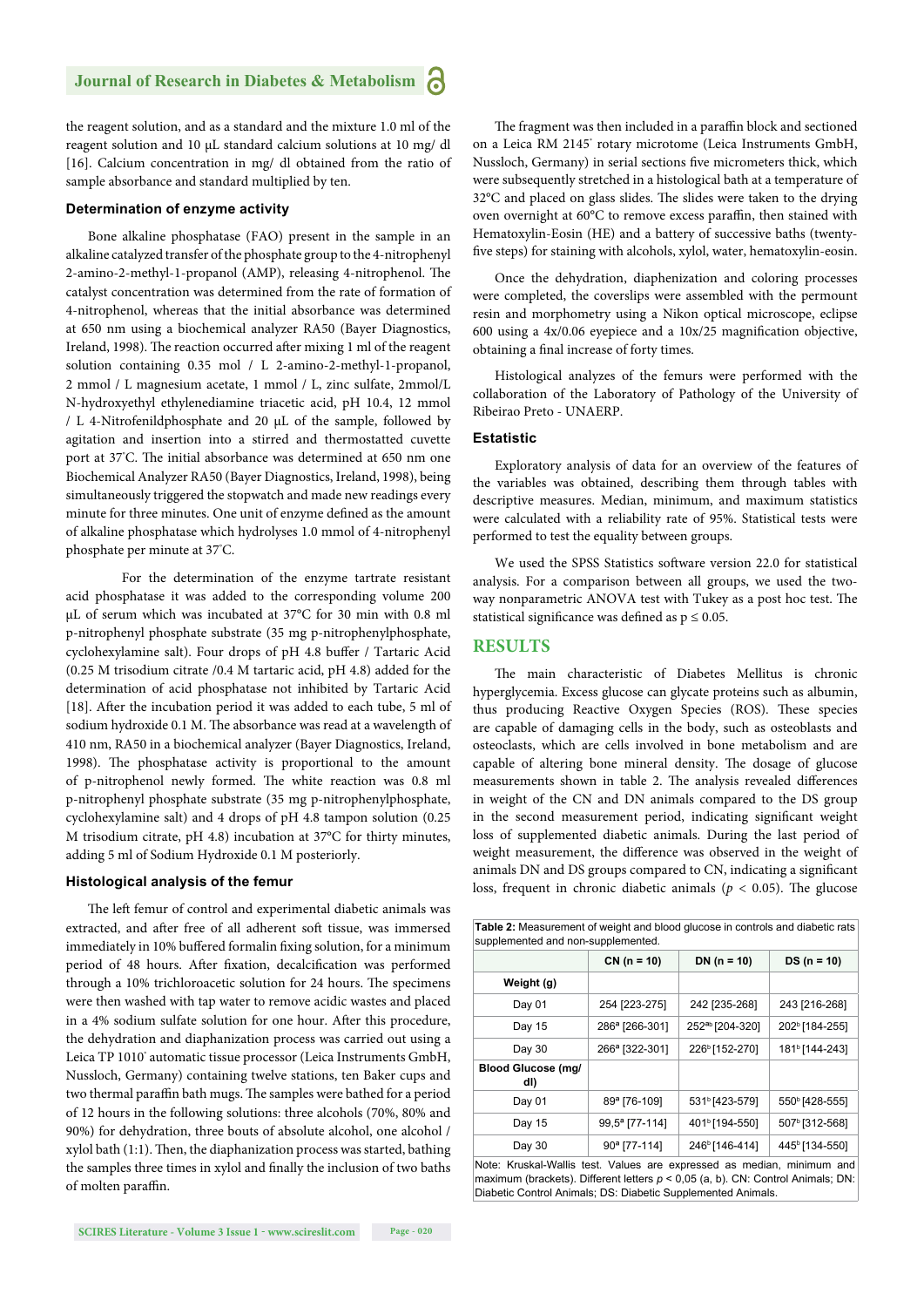measurements revealed significant differences in all analysis period for DN and DS groups compared to the CN group.

The increase in the production of EROs the osteoblasts are attacked and large amount of the enzyme alkaline phosphatase (FAO) is released. The results found in this study point to an increase in FAO in the blood of diabetic animals fed with supplemented feed and in diabetic animals fed with non-supplemented ration, in contrast to non-diabetic animals, suggesting that diabetes is causing the production of reactive species causing injury to osteoblasts and freeing the FAO in circulation.

As bone cells act in equilibrium, if there is a decrease in the number of functional osteoblasts, the process of bone formation will be compromised, resulting in a more pronounced bone resorption by the osteoclasts.

Osteoclasts during their activity release the enzyme acid phosphatase tartrate resistant (TRAP), used as a marker of bone resorption. The increase in TRAP found in the diabetic group in the 30 day period, in contrast to the control animals suggest that there was a greater bone resorption in the diabetic groups.

Biochemical mineral dosages revealed no differences in any of the study groups. The dosage FAO showed significant differences between DN and DS groups compared to the CN group. No difference between groups for the determination of TRAP enzyme. The data presented in table 3.

The microscopic analysis of the left femurs of both periods had as objective to evaluate the epiphysis of the bone (trabecula and medullary space), the diaphysis (trabecula and medullary space) and the growth cartilage. The femurs of all the rats of the three groups and periods were analyzed. This analysis was based on an evaluation of the morphofunctional integrity, comparing the characteristics observed in the non-diabetic group of both periods with the non-supplemented and supplemented diabetics.

The group of non-diabetic animals from the 5-day period. (Figure 2) presented preserved medullary spaces (75%) and preserved growth cartilage (75%).

The non-supplemented diabetic group (Figure 2), corresponding to the 5-day period, showed that 55.5% had irregular growth cartilage, 55.5% presented sclerotic bone in the medullary space and 66.6% had irregular articular surface. In relation to the supplemented diabetic group (Figure 2), referring to the same period, it was observed that

| Table 3: Effect of supplementation on biochemical measurements in the serum<br>of control and diabetic rats supplemented and non-supplemented. |                              |                            |                            |  |  |
|------------------------------------------------------------------------------------------------------------------------------------------------|------------------------------|----------------------------|----------------------------|--|--|
|                                                                                                                                                | $CN (n = 10)$                | DN $(n = 10)$              | $DS (n = 10)$              |  |  |
| Phosphorus (mg/dl)                                                                                                                             | 7.2 [7.2-9.2]                | 7.7 [6.7-9.3]              | 7.9 [6.9-9]                |  |  |
| IonizedCalcium<br>(mq/dl)                                                                                                                      | 0.95 [0.72-1.16]             | 0.88 [0.71-1.11]           | $0.75$ [0.69-1.12]         |  |  |
| Total Calcium (mg/<br>dl)                                                                                                                      | 11.3 [10.5-11.9]             | 11.2 [10.2-14.3]           | 11.9 [10.2-14.1]           |  |  |
| Magnesium(mg/dl)                                                                                                                               | $2.0$ [1.7-2.1]              | $1.7$ [1.6-2.4]            | $1.9$ [1.5-2.6]            |  |  |
| <b>FAO (U/I)</b>                                                                                                                               | 170.5 <sup>a</sup> [105-146] | 390 <sup>b</sup> [256-724] | 592 <sup>b</sup> [209-693] |  |  |
| TRAP (U/I)                                                                                                                                     | 11.5 [9.3-14.8]              | 17.2 [7.5-33.1]            | 15.2 [9.6-26.1]            |  |  |

Note: Kruskal-Wallis test. Values are expressed as median, minimum and maximum (brackets). Different letters *p* < 0,05 (a, b). CN: Control Animals; DN: Diabetic Control Animals; DS: Diabetic Supplemented Animals; FAO: bone alkaline phosphataseenzyme; TRAP: Tartrate-Resistant Acid Phosphatase Enzyme.

54.5% was with growth cartilage with preservation characteristics similar to those of the control animals and in 54.5% of the animals there was a lack of trabecula well defined.

Regarding the 30-day period, non - diabetic animals presented preserved growth cartilage (87.5%) and well defined medullar spaces (87.5%) (Figure 3).

The group of non-supplemented diabetic animals (Figure 3) presented lack preservation of growth cartilage (57.1%), presence of sclerotic bone in the medullary space (71.4%) and presence of adipose tissue (85.7%). Supplemented diabetic animals (Figure 3) showed a decrease in growth cartilage thickness (55.5%), but 88.8% had regular structure, 55.5% had increased trabecula and 66.6% had adipose tissue into the medullary spaces.

#### **DISCUSSION**

This study investigated possible changes in the concentrations of trace minerals and enzymes bone alkaline phosphatase and tartrateresistant acid phosphatase in control animals and supplemented and non-supplemented diabetic.

According to the literature, osteoporosis can develop from a pre-existing condition like DM. This disease leads to deterioration of bone microarchitecture, leading to insufficient strength and increased susceptibility to fractures [3,18]. Biweekly weight measurement and glucose enabled the monitoring of the evolution of the disease in diabetic animals. It observed that the animals of the diabetic group non-supplemented showed a reduction in blood glucose levels and the same was ascertained for DS group at a lower progression. The literature indicates that the induction of DM via streptozotocin leads to hypoinsulinemia and hyperglycemia. However, once it occurs a partial destruction of pancreatic β cells, the remaining cells can produce insulin, reducing blood glucose and consequently, this process can lead to cell regeneration [19]. The lower glucose levels in DN group resulted in less weight loss compared to the DS group in the second moment of blood glucose measurement.

In addition to the bone complications of chronic hyperglycemia caused by diabetes, diabetic patients are at increased risk of concentrations of vitamins and minerals decreased. Studies show that these patients have increased urinary excretion of some minerals such as calcium, phosphorus and zinc [20].

Aiming the improvement in bone complications, the animals of this study were supplemented with calcium, phosphorus, zinc and vitamin E.

The dosages of calcium and phosphorus accomplished in serum showed no significant differences in any study group. In the study of Torabi and cols [21], there was neither significant difference in the prevention of osteopenia nor improvement of growth with calcium and phosphorus supplementation. The circulating calcium remains in dynamic equilibrium, being 50% to 45 in ionic form, 40% to the fraction bound to proteins, mainly albumin and 10 to 15% bound to anions of low molecular weight. Magnesium, an essential mineral for bone health, showed no significant difference in their concentrations for both groups. Studies indicate that low concentrations of magnesium associated with lower bone mineral density, and its homeostasis is critical for the maintenance of bone [22,23].

Hyperglycemia resulting from the DM may predispose to the development of Reactive Oxygen Species (ROS) that can cause cell damage. Therefore, the combination of vitamin E with other minerals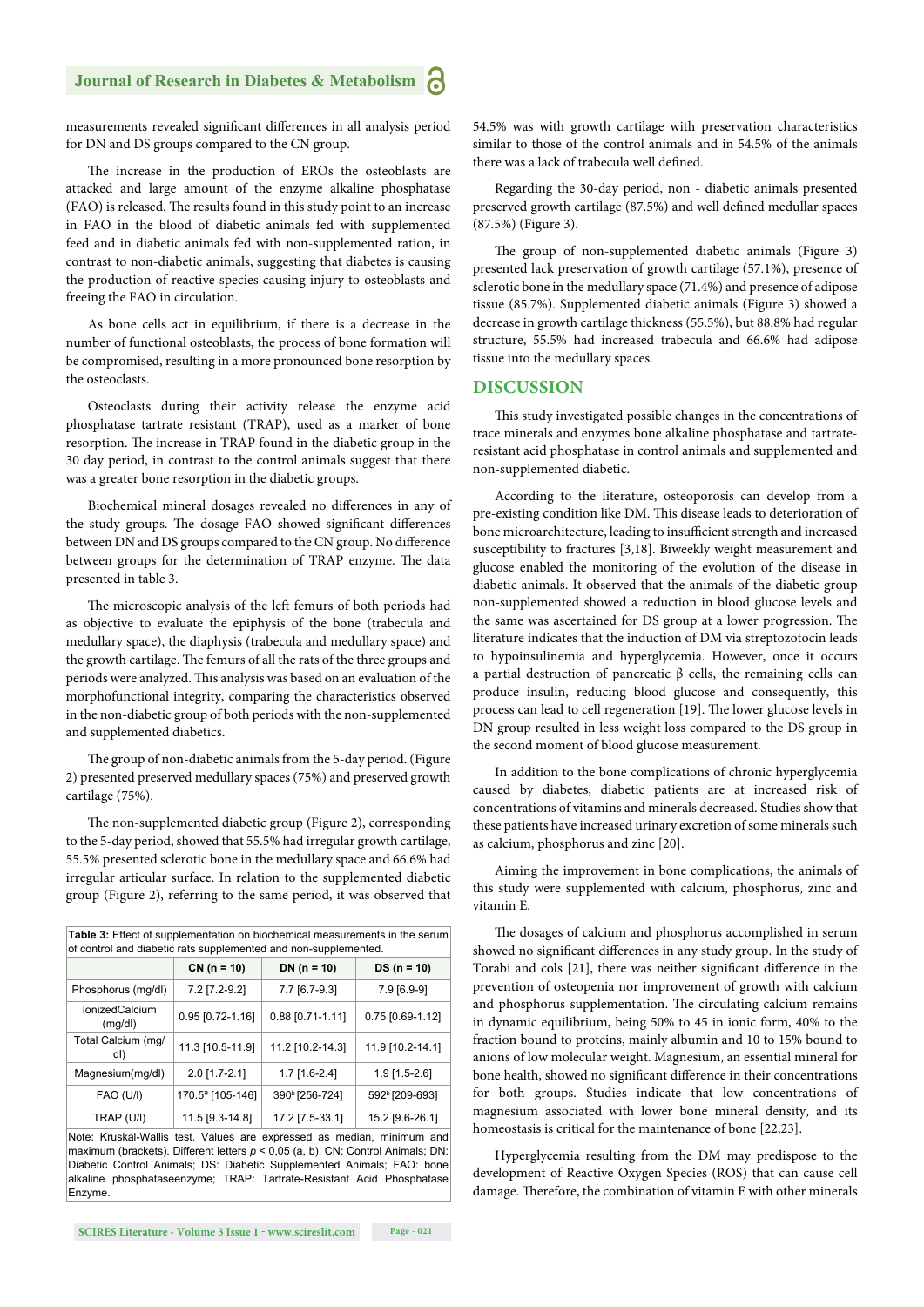

was performed aiming to achieve higher antioxidant properties [24]. The increased production of ROS can promote lesion in osteoblastic cells and consequently increase blood levels of FAO. The results of this study indicate an increase in FAO in both diabetic groups, showing injury of osteoblastic cells and, therefore, damaging to bone health. Osteoclasts are cells that have an opposite function in comparison with osteoblasts functions, handling bone resorption. During its activity, osteoclasts release the TRAP enzyme into the bloodstream, being an indicator of bone resorption [25]. The values for the enzyme were higher for the group DN. However, there was no statistically significant difference compared with CN and DS, suggesting that osteoclastic activity was similar for both groups.

The microscopic analyzes performed on the left femur of the animals, literature data suggest that sclerotic bone may appear due to increased osteoblastic and osteoclastic action in a particular bone region. The preservation of metaphyseal cartilage and the lower percentage of diabetic animals supplemented with sclerotic bone in the medullary space may suggest that supplementation based on minerals and vitamin E may have contributed to the preservation of some bone structures.

Another indication of changes in bone structure was the infiltration of adipose tissue indicating that degeneration of hematopoietic tissue is occurring. Therefore, supplementation based on minerals and vitamin E for the period of 30 days was insufficient to maintain the integrity of the hematopoietic cells. Note that the presence of adipose tissue in the medullar space is only observed after a period of experiment higher to 5 days.

From the results obtained it concluded that supplementation of minerals in combination with vitamin E proved ineffective in maintaining the integrity of osteoblastic cells by the values found in the FAO enzyme and the results found in the microscopic analysis of the femur.

#### **ACKNOWLEDGEMENTS**

The CNPq that funded this study.

#### **Conflicts of interest**

The authors declare no conflicts of interest.

#### **Financial Support**

CNPq.

#### **REFERENCES**

- Ghanizadeh G, Babaei M, Naghii MR, Mofid M, Torkaman G, Hedayati M. The effect of supplementation of calcium, vitamin D, boron, and increased fluoride intake on bone mechanical properties and metabolic hormones in a rat. Toxicol Ind Health. 2014; 30: 211-217. https://goo.gl/sGNixK
- 2. SorianoR, Herrera S, Nogues X. Current and future treatments of secondary osteoporosis. Best Pract Res Clin Endocrinol Metab. 2014; 286: 885-94. https://goo.gl/SUhbR6
- 3. Lampropoulos CE, Papaioannou I, D´Cruz DP. Osteoporosis a risk factor for cardiovascular disease? Nat. Rev. Rhemautol. 2012; 8: 587-598. https:// goo.gl/wTYrGN
- 4. Gao Y, Ordas R, Klein JD, Price SR. Regulation of caspase-3 activity by insulin in skeletal muscle cells involves both PI3- kinase and MEK-1/2. J. Appl. Physiol. 2008; 105: 1772-8. https://goo.gl/3vEoMq